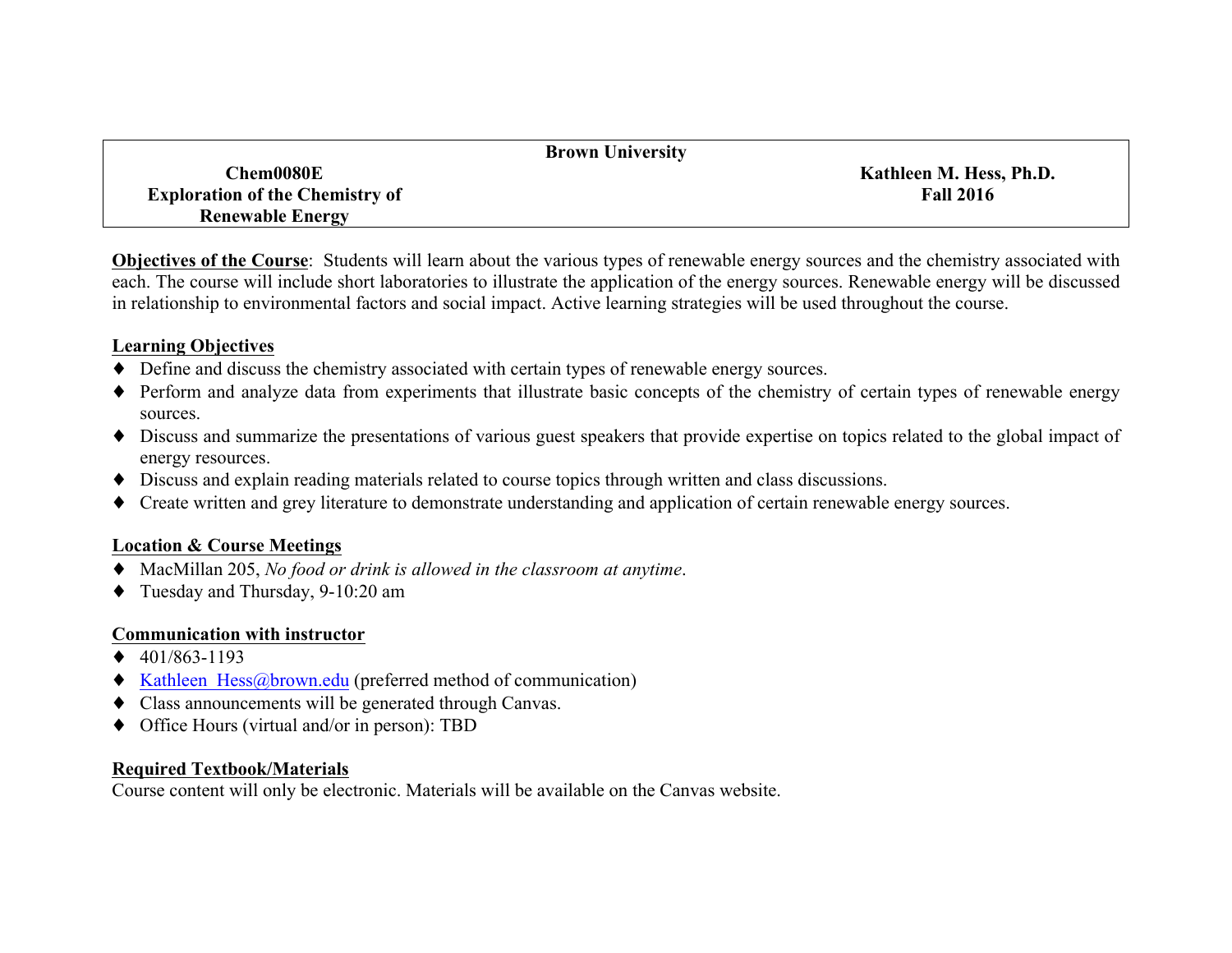## **Course-Related Work Expectations**

Over 14 weeks, students will spend 3 hours per week in class (42 hours total). Readings, laboratory preparation/reports, essays, reading responses, and completion of class project are estimated to be 10 hours per week. In addition, there is a final exam (reflective essay), which assumes approximately 2-3 hours of metacognitive review of the course material.

#### **Assessment**

Weighted sum based on the following:

- $\triangle$  25% Lab assignments & preparation
- ♦ 35% Project: paper, grey literature (brochure), presentation
- ♦ 20% Summary essays for guest speakers (lowest grade dropped if all essays completed)
- ♦ 15% Class discussions, online reading responses, and participation
- $\triangle$  5% Final exam= Reflective essay

#### **Accommodations**

- ♦ Brown University is committed to full inclusion of all students. Please inform me early in the term if you have a disability or other conditions that might require accommodations or modification of any of these course procedures. You may speak with me after class or during office hours. For more information, please contact: **Student and Employee Accessibility Services** at 401-863- 9588 or SEAS@brown.edu.
- ♦ Students in need of short-term academic advice or support can contact one of the deans in the Dean of the College office.

#### **Classroom policies & student expectations**

- ♦ **Attendance and lateness**: Class attendance is mandatory. Please arrive on time.
- **Electronic devices**: Please turn off and silence all electronic devices during class.
- ♦ **Absences:** Students may be excused from up to 2 class sessions with a note from Health Services or a Brown University Dean's note. Please see me about missed assignments on those days. Please consult with me if a more extended absence is expected**.**
- ♦ **Academic honesty:** Please note that 'sharing' your work or duplicating *any* or *all* parts of another student's work is plagiarism and is considered academic dishonesty. This includes using reports/paragraphs posted on FACEBOOK pages or other Internet sites in your assignments. You are required to prepare original work throughout the semester. Uploaded assignments are directly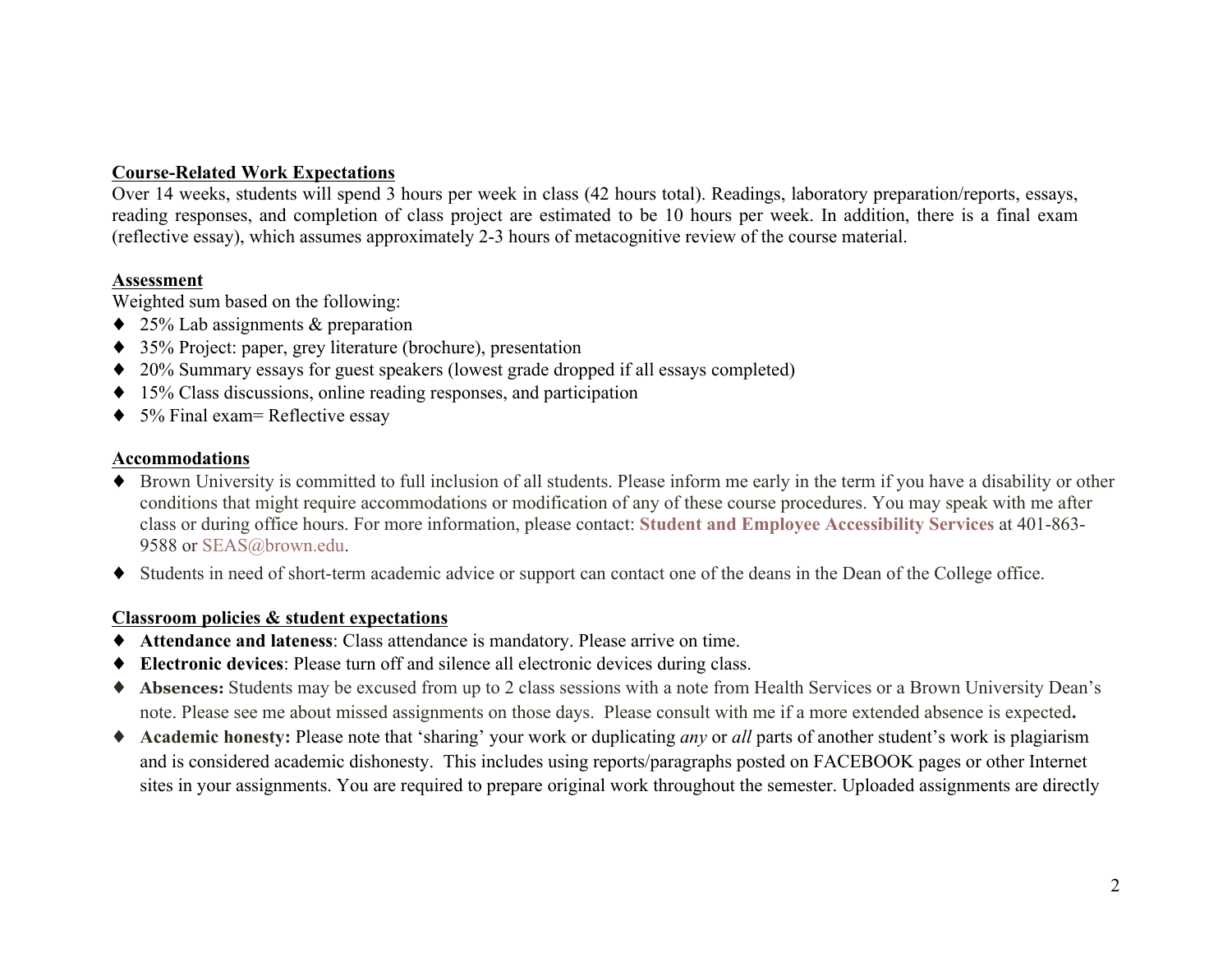submitted to an anti-plagiarism site, Turnitin.com, through the Canvas site. Brown's academic codes for undergraduate and graduate students can be found: https://www.brown.edu/academics/college/degree/policies/academic-code

- ♦ **Class participation**: Students are required to participate throughout each class meeting. A grade for participation is part of your final grade.
- ♦ **Guidelines for class discussions & participation**

# **Source: http://www.crlt.umich.edu/node/58410**

1. Respect others' rights to hold opinions and beliefs that differ from your own. Challenge or criticize the idea, not the person.

2. Listen carefully to what others are saying even when you disagree with what is being said. Comments that you make (asking for clarification, sharing critiques, expanding on a point, etc.) should reflect that you have paid attention to the speaker's comments.

3. Be courteous. Don't interrupt or engage in private conversations while others are speaking.

4. Support your statements. Use evidence and provide a rationale for your points.

5. Allow everyone the chance to talk. If you have much to say, try to hold back a bit; if you are hesitant to speak, look for opportunities to contribute to the discussion.

## **Course readings and assignments**

- ♦ As this is a WRIT-designated course, you will be completing essays throughout the semester and producing a paper associated with your class project. You will receive substantive feedback on your writing, which will help you complete subsequent writing assignments.
- ♦ The Friday before each week of class, a module will appear in Canvas. The module will contain the required readings and assignments for the following week.
- ♦ For most readings assigned, you will be asked to write a short reading response or answer a few questions that only the instructor will able to view and make comments. This format will be used to allow each individual student the opportunity to become familiar with the class material before participating in a class discussion about the same material. As the semester progresses, assignments associated with the readings maybe formatted as a collective student discussion and students will be able to view and comment on all postings.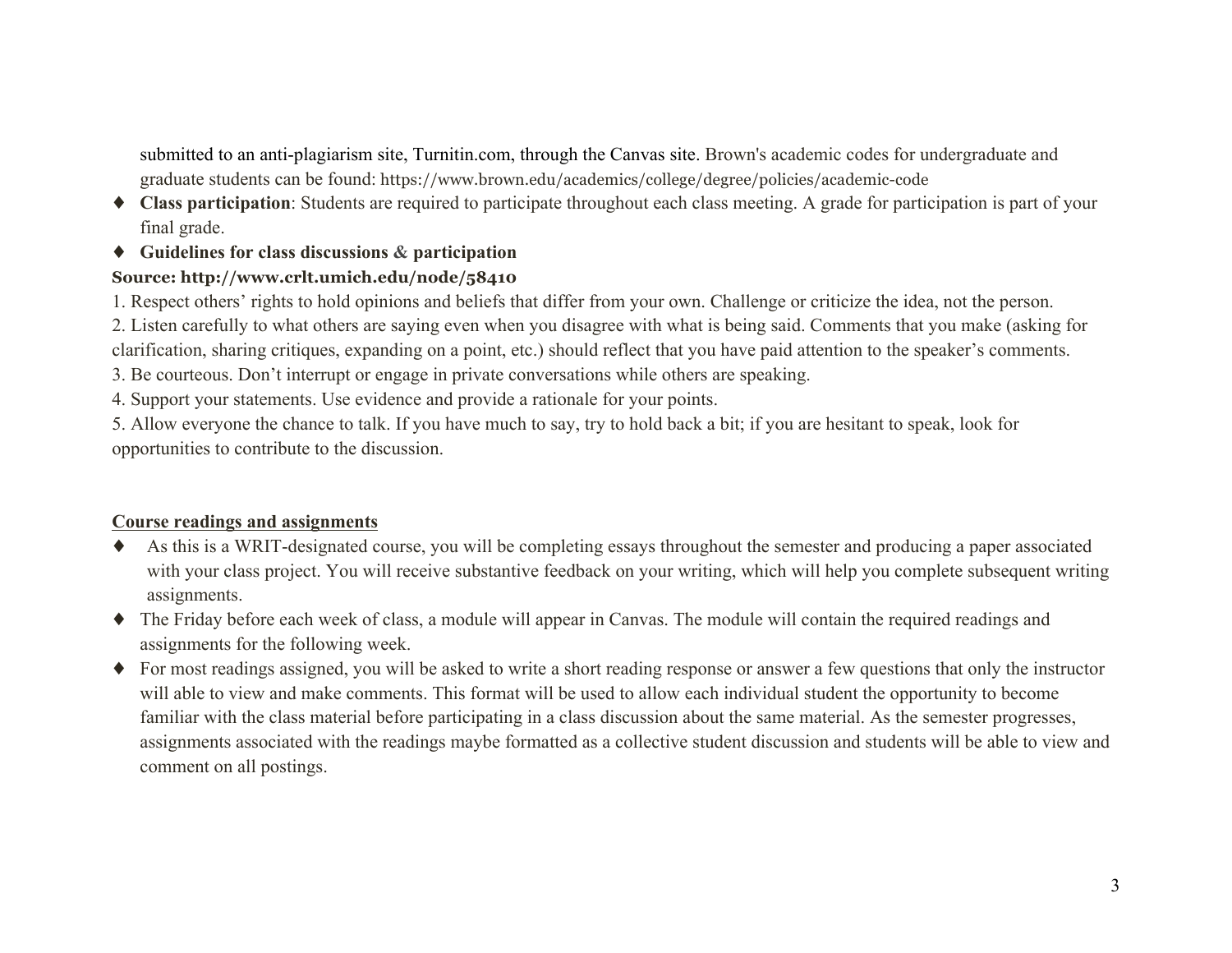- ♦ Due dates & time for most writing assignments are listed in the class schedule and will always be posted in Canvas. *Canvas will always have the list of due dates for all assignments.*
- ♦ Laboratory reports will have due date/time assigned once the experiment is completed. These floating due dates are necessary to ensure that the experiment is completed thoroughly.
- ♦ All assignments for the course will be electronic. Assignments will uploaded in the Canvas site as pdf files or uploaded into LabArchives. Some assignments will be completed through the Canvas quiz tool. Each assignment will include details for the type of upload for the file.
- ♦ Late work of any kind (anytime paste the due date & time) will have a 10% deduction in grade. Assignments later than 4 days, will receive a 50% deduction in grade. No assignments will be accepted beyond 1 week from the original due date & time.
- ♦ Extensions for due dates will be considered if requested with supporting documentation from Health services or a Brown University Dean.

### **Laboratory Policies**

- ♦ LabArchives electronic notebooks will be used to collect data for all experiments. iPads will be available for use during the class time.
- ♦ Before the lab day, read the procedure and write a short summary of the procedure in the folder on LabArchives for the appropriate experiment.
- ♦ Safety procedures will provided for each experiment and must be followed throughout the experiment.
- ♦ Safety goggles must be worn at all times during the experiment and will be provided. On the days of experiments, please wear long pants and closed toe shoes are mandatory. No tank tops, backless or mid-driff tops are allowed on laboratory days.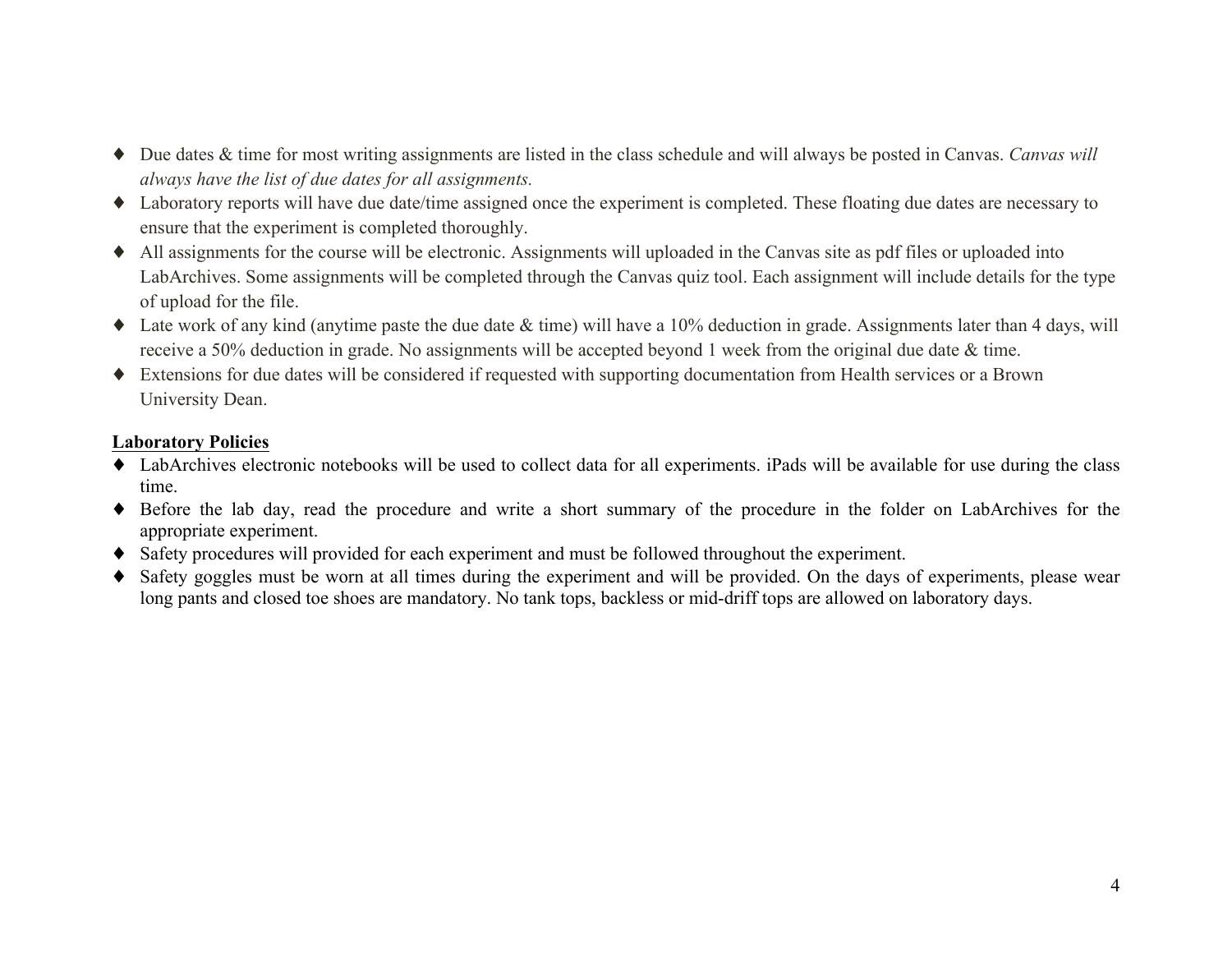# **Course Outline**

*This outline maybe modified at the discretion of the instructor based on the progress of the class See the Canvas website for weekly readings & responses associated with each topic and activity/lab. \*Due dates & time will be assigned once experiment is complete*

| Week<br>of | Tuesday             | Lab/Activity        | <b>Assignment Due</b>                                                    | Thursday                | Lab/Activity       | <b>Assignment Due</b> |
|------------|---------------------|---------------------|--------------------------------------------------------------------------|-------------------------|--------------------|-----------------------|
|            |                     |                     |                                                                          |                         |                    |                       |
| 9/5        | 9/6                 |                     |                                                                          | 9/8                     | Introduction       |                       |
|            |                     |                     |                                                                          | Introduction            | activity           |                       |
| 9/12       | 9/13                | LabArchives         | Welcome                                                                  | 9/15                    | Experiment $1^*$ & | Experiment 1          |
|            | Why do we need      | introduction        | assignment                                                               | Why do we need          | energy units       | preparation           |
|            | renewable energy    |                     |                                                                          | renewable energy        |                    |                       |
|            | sources?            |                     |                                                                          | sources?                |                    |                       |
| 9/19       | 9/20                | <b>Experiment 2</b> | Experiment 2                                                             | 9/22                    | Continue with      | Read Guest speaker    |
|            | Why do we need      | John Kromer         | preparation                                                              | Dr. Dave Murray         | experiment 2*      | pre-presentation      |
|            | renewable energy    | Science Librarian   |                                                                          | <b>Brown University</b> |                    | materials             |
|            | sources?            |                     |                                                                          | (guest speaker)         |                    |                       |
| 9/26       | 9/27                | Experiment 3        | Guest speaker                                                            | 9/29                    | Continue with      | Read Guest speaker    |
|            | How are biofuels of |                     | $\ensuremath{\textit{essav-1}}$                                          | Jon Lowell              | experiment 3*      | pre-presentation      |
|            | oil used as energy  |                     | Experiment 3                                                             | <b>ISO-NE</b>           |                    | materials             |
|            | sources?            |                     | preparation                                                              | (guest speaker)         |                    |                       |
| 10/3       | 10/4                | <b>Experiment 4</b> | Guest speaker                                                            | 10/6                    | Continue with      | Read Guest speaker    |
|            | How are biofuels of |                     | $\ensuremath{\textit{ess}}\xspace$<br>$\ensuremath{\textit{ays}}\xspace$ | Dr. Bathsheba           | experiment 4*      | pre-presentation      |
|            | oil used as energy  |                     | <b>Experiment 4</b>                                                      | Demuth                  |                    | materials             |
|            | sources?            |                     | preparation                                                              | <b>Brown University</b> |                    |                       |
|            |                     |                     |                                                                          | (guest speaker)         |                    |                       |
| 10/10      | 10/11               | Experiment 5        | Guest speaker                                                            | 10/13                   | Continue with      | Topic for class       |
|            | How are biofuels of |                     | $\ensuremath{\textit{ess}}\xspace$<br>$\ensuremath{\textit{ays}}\xspace$ | How are biofuels of     | experiment 5*      | project               |
|            | oil used as energy  |                     | Experiment 5                                                             | oil used as energy      |                    |                       |
|            | sources?            |                     | preparation                                                              | sources?                |                    |                       |